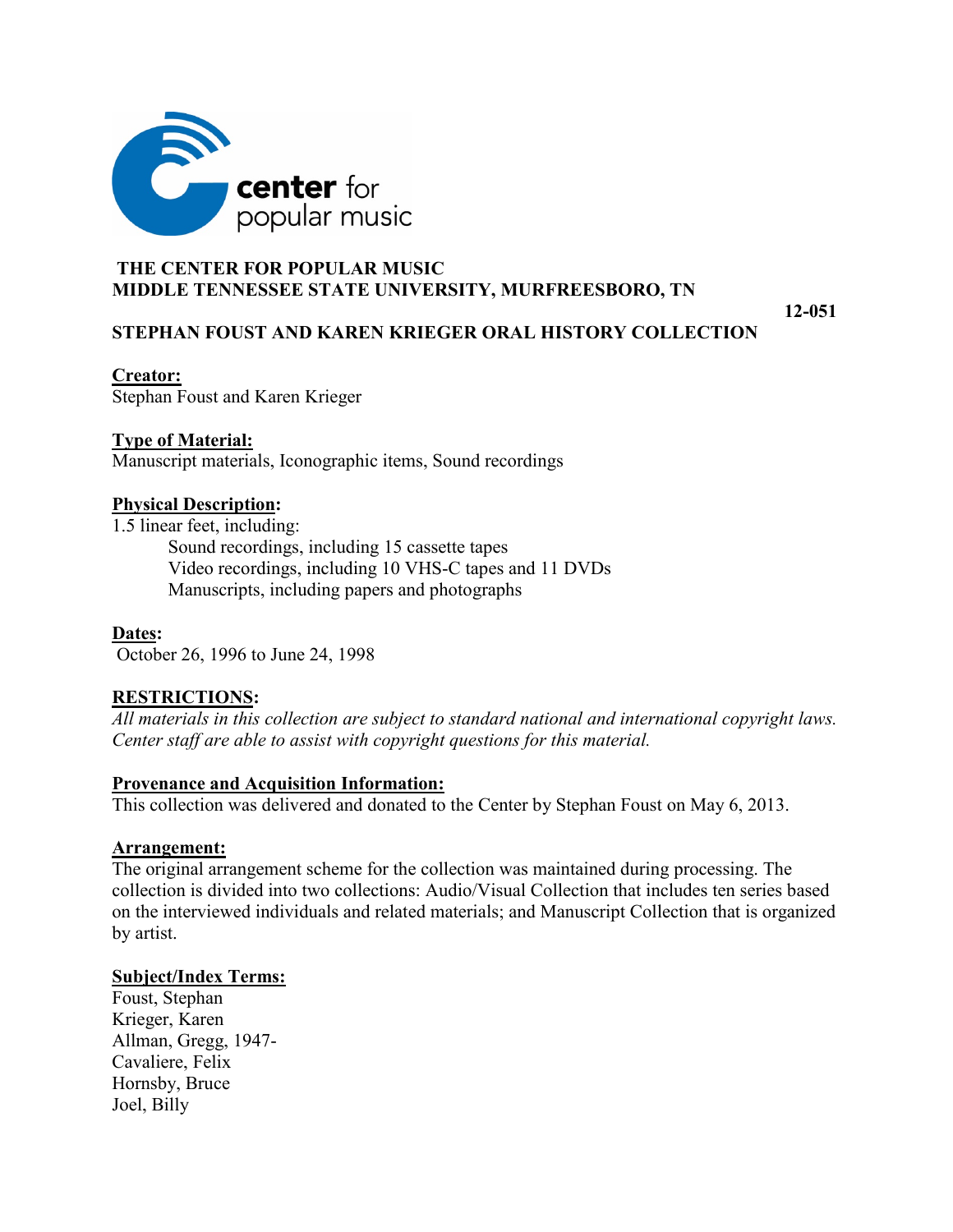John, Dr., 1940- Kooper, Al Leavell, Chuck McDonald, Michael, 1952- Winwood, Steve, 1948- Wynans, Reese Music--Instruction and study. Keyboard artist Keyboard instrument music. Blues (Music) Rock music Piano music (Blues) Piano music (Rock)

## **Agency History/Biographical Sketch:**

Stephan Foust and Karen Krieger are both heavily involved in education and music in the Nashville area. Foust is a writer, video producer, and journalist. He has won several Associated Press and United Press International Awards for his work in television news. From 2013-2014, Foust served as director of the Center for Innovation in Media at Middle Tennessee State University. Krieger is a pianist and teacher. As a musician, she has toured as a solo artist throughout the US and Europe, and she has also performed with the Nashville Symphony, the Atlanta Russian Orchestra, and the Gregg Allman Band. As of 2013 Krieger is an Associate Professor of Piano and Piano Pedagogy as well as Co-Chair of the Keyboard Department at Vanderbilt University. The couple collected these materials while writing their two published books, *Learn from the Legends: Blues Keyboard* and *Learn from the Legends: Rock Keyboard*.

#### **Scope and Content:**

The Stephan Foust and Karen Krieger Oral History Collection consists primarily of interview transcripts, audio recordings, and video recordings related to Foust and Krieger's book research. The two books this collection relates to are *Learn From the Legends: Rock Keyboard* and *Learn From the Legends: Blues Keyboard.* There are interviews with ten artists, all of which have been transcribed and are recorded using DVD, VHS-C, or audio cassette format.

#### **Collection Contents (Folder/Box List):**

3 boxes total. Box 1 is the Manuscript Collection; boxes 2 and 3 are the Audio/Visual Collection.

**Box # Folder # Description**

## **MANUSCRIPT COLLECTION**

#### **Box One**

| Folder 1 |  | Krieger interview transcripts |  |   |  |
|----------|--|-------------------------------|--|---|--|
|          |  |                               |  | . |  |

- 2 Gregg Allman: October 26, 1996
- 3 Felix Cavaliere: March 5, 1997; March 6, 1997; and July 16, 1997
- 4 Bruce Hornsby: December 20-21, 1996
- 5 Billy Joel: August 5, 1997
- 6 "Dr. John" Mac Rebennack: November 20, 1997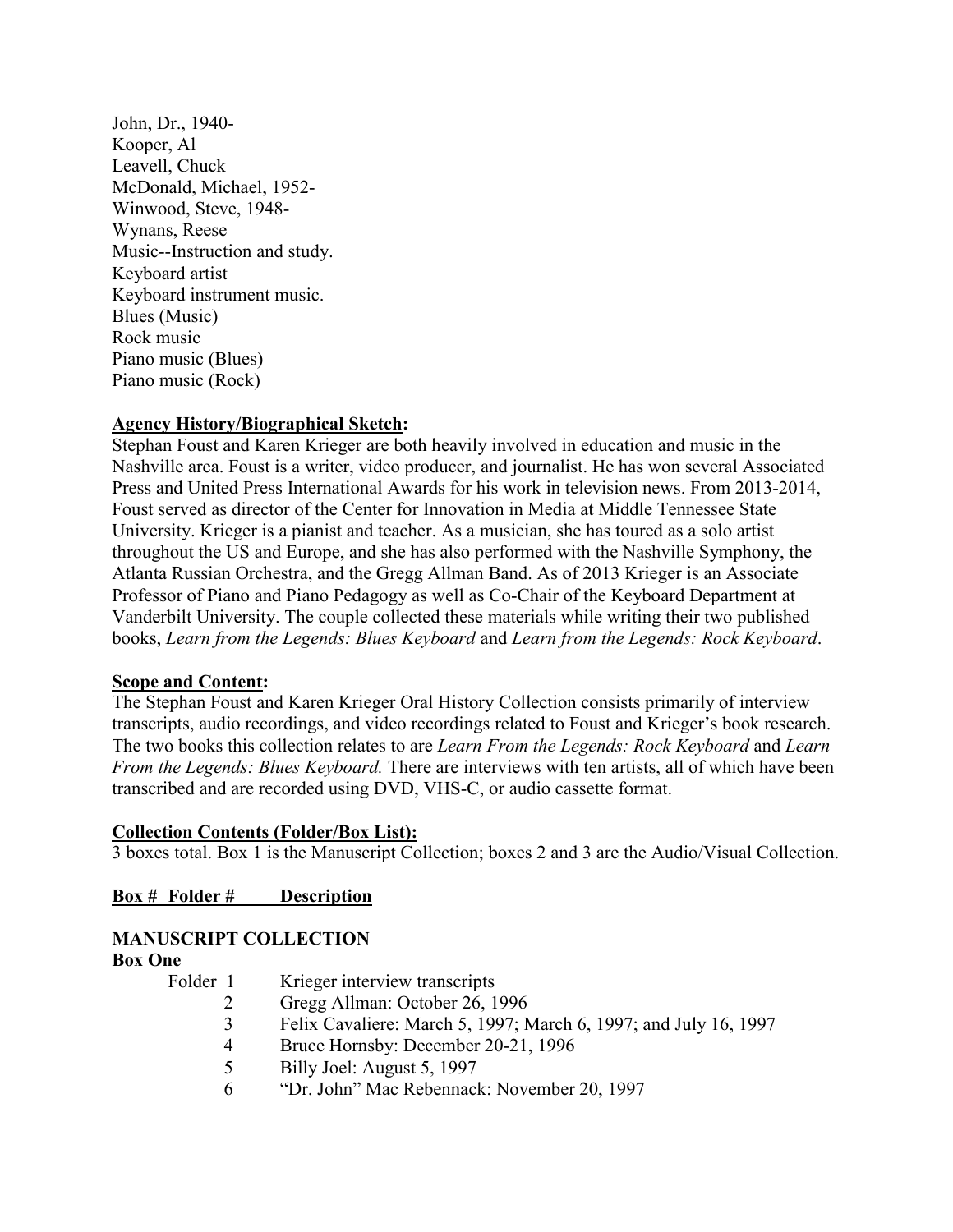- 7 Al Kooper: July 15, 1997
- 8 Chuck Leavell: February 6, 1997
- 9 Michael McDonald: January 28, 1997; February 23, 1998
- 10 Steve Winwood: June 24, 1998
- 11 Reese Wynans: September 25, 1997
- 12 Rough draft materials for *Learn From the Legends: Rock Keyboard*
- 13 Rough draft materials for *Learn From the Legends: Blues Keyboard*
- 14 About the Hammond B-3 keyboard
- 15 About the authors (Krieger and Foust)
- 16 Drummer's book for CD performance
- 17 Rough draft of *Learn From the Legends: Blues Keyboard*
- 18 Rough draft of *Learn From the Legends: Blues Keyboard*
- 19 Edited copies of sheet music
- 20 Assorted photographs used in publications

# **AUDIO/VISUAL COLLECTION**

## **Box Two**

#### **Series 1.**

1 tape cassette

Gregg Allman: October 26, 1996

Gregory "Gregg" Allman (born December 8, 1947) is an American rock and blues singersongwriter, keyboardist, guitarist and a founding member of The Allman Brothers Band, the principal architects of the Southern-rock genre. He was inducted with the band into the Rock and Roll Hall of Fame in 1995. In this interview Allman discusses his inspiration, interest in playing the keyboard, personal music theory, and 1990s musicians.

#### **Series 2.**

3 tape cassettes 2 VHS cassettes

#### 2 DVD

Felix Cavaliere: March 5, 1997; March 6, 1997; and July 16, 1997

Felix Cavaliere (born November 29, 1942) is an American singer, songwriter, music producer and musician. He is best known for his association with The Young Rascals during the 1960s. In these interviews Cavaliere discusses his influences, music history, music technology, and rock and roll.

#### **Series 3.**

1 VHS cassette 1 DVD Bruce Hornsby: December 20-21, 1996

Bruce Hornsby (born November 23, 1954) is an American singer and keyboardist. Hornsby's recordings have been recognized on a number of occasions with industry awards, including the Best New Artist Grammy in 1987 with Bruce Hornsby and the Range, the Best Bluegrass Recording Grammy in 1990, and the Best Pop Instrumental Grammy in 1993. In this interview Hornsby discusses his influences, piano technique, and his early musical life.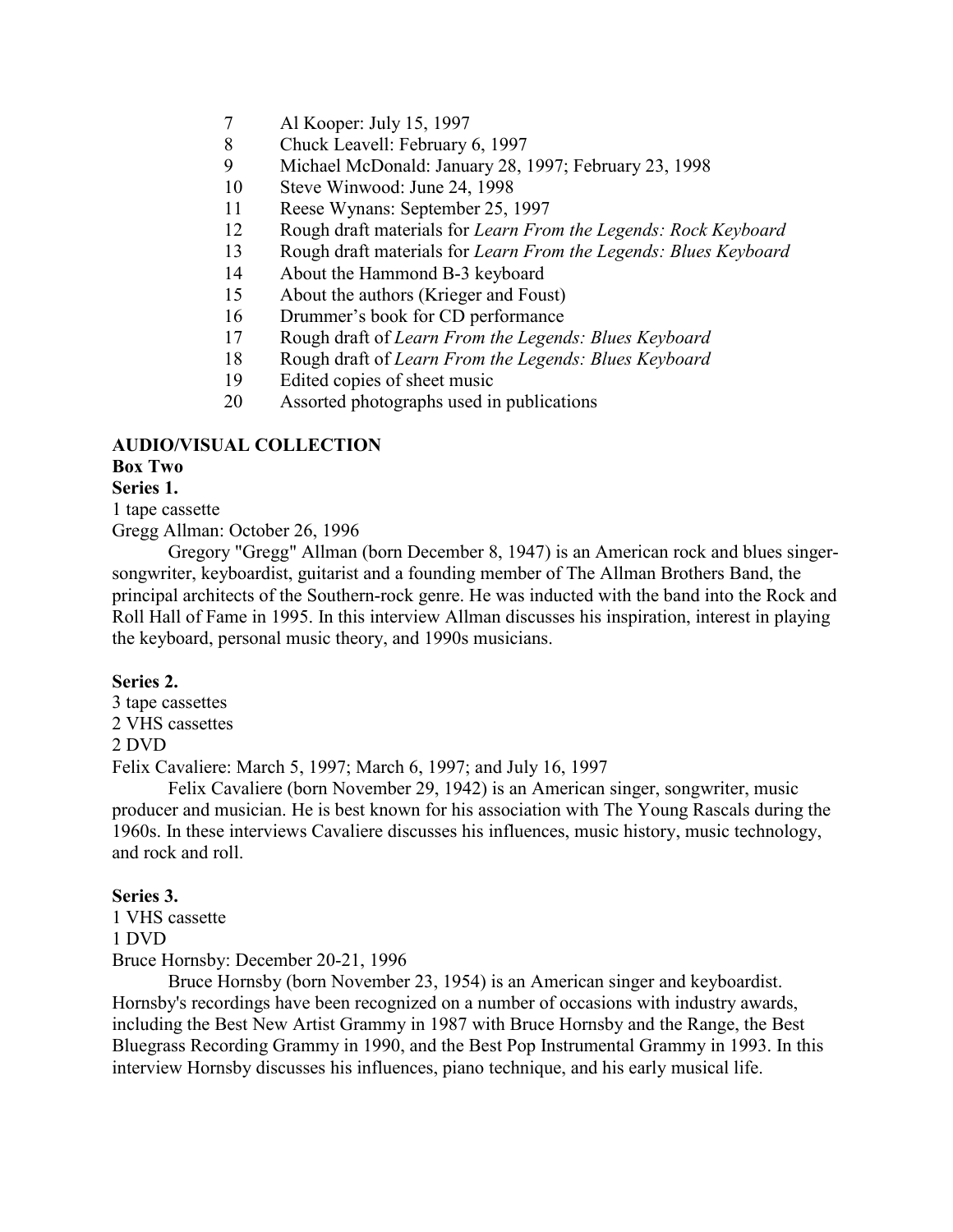#### **Series 4.**

1 DVD Billy Joel: August 5, 1997

William "Billy" Joel (born May 9, 1949) is an American pianist, singer-songwriter, and composer. Since releasing his first hit song, "Piano Man," in 1973, Joel has become the sixthbest-selling recording artist and the third-best-selling solo artist in the United States. In this interview Joel discusses his childhood, influences, and music theory.

#### **Series 5.**

1 VHS cassette 1 DVD "Dr. John" Mac Rebennack: November 20, 1997

Dr. John is an American singer-songwriter, pianist and guitarist, whose music combines blues, pop, jazz as well as zydeco, boogie woogie and rock and roll. The winner of six Grammy Awards, Rebennack was inducted into the Rock and Roll Hall of Fame by singer John Legend on March 14, 2011. In this interview Dr. John discusses songwriting, studying music, and learning how to play.

#### **Series 6.**

3 tape cassettes 1 DVD Al Kooper: July 15, 1997

Al Kooper is an American songwriter, record producer and musician, largely known for organizing the contemporary jazz group Blood, Sweat & Tears and providing studio support for Bob Dylan. He has had a successful solo career since then, written music for film soundtracks, lectured in musical composition, and continues to perform live. In this interview Al Kooper discusses songwriting, computer technology, and developing musical skills.

#### **Series 7.**

3 tape cassettes 2 VHS cassettes 2 DVD Chuck Leavell: February 6, 1997

Chuck Leavell is an American musician, who was a member of The Allman Brothers Band and long-time touring member of The Rolling Stones. Leavell has also toured and recorded with Eric Clapton, George Harrison, Gov't Mule and John Mayer. In this interview Chuck Leavell discusses touring, musical technique, and developing musical skills.

**Box Three Series 8.**  2 tape cassettes 1 VHS cassettes Michael McDonald: January 28, 1997; February 23, 1998 Michael McDonald is an American singer and songwriter. He began his career singing